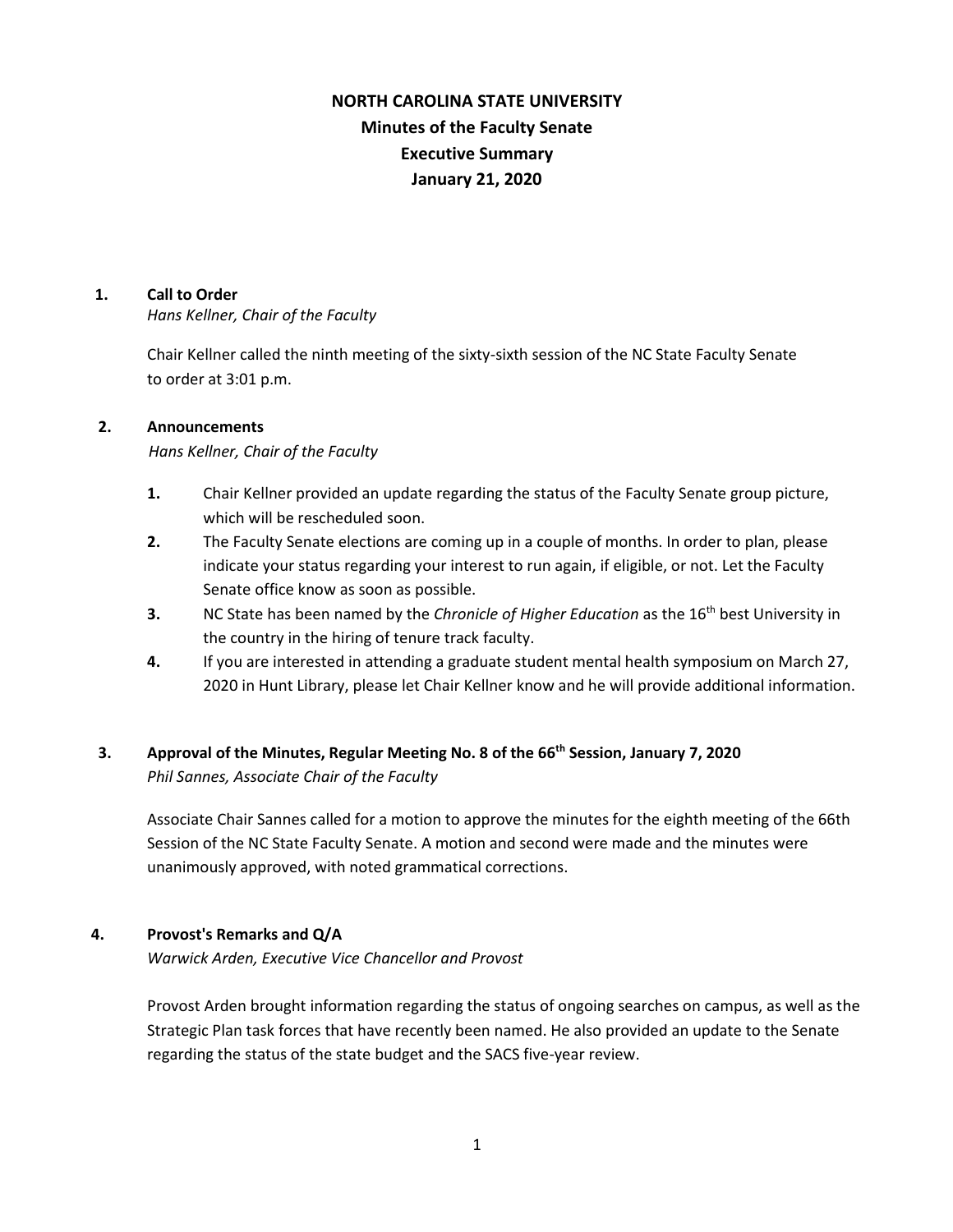## **5***.* **Committee Reports**

Faculty Senate Committee Co-Chairs provided updates regarding the issues of concern and topics their committees have been working on since the beginning of the academic year.

#### **6. Issues of concern**

 Faculty Issues of Concern can be submitted at any time to a Senator, the Chair of the Faculty, or to [Faculty\\_Senate@ncsu.edu](mailto:Faculty_Senate@ncsu.edu)

# **7. Adjourn**

Meeting was adjourned at 4:35 p.m.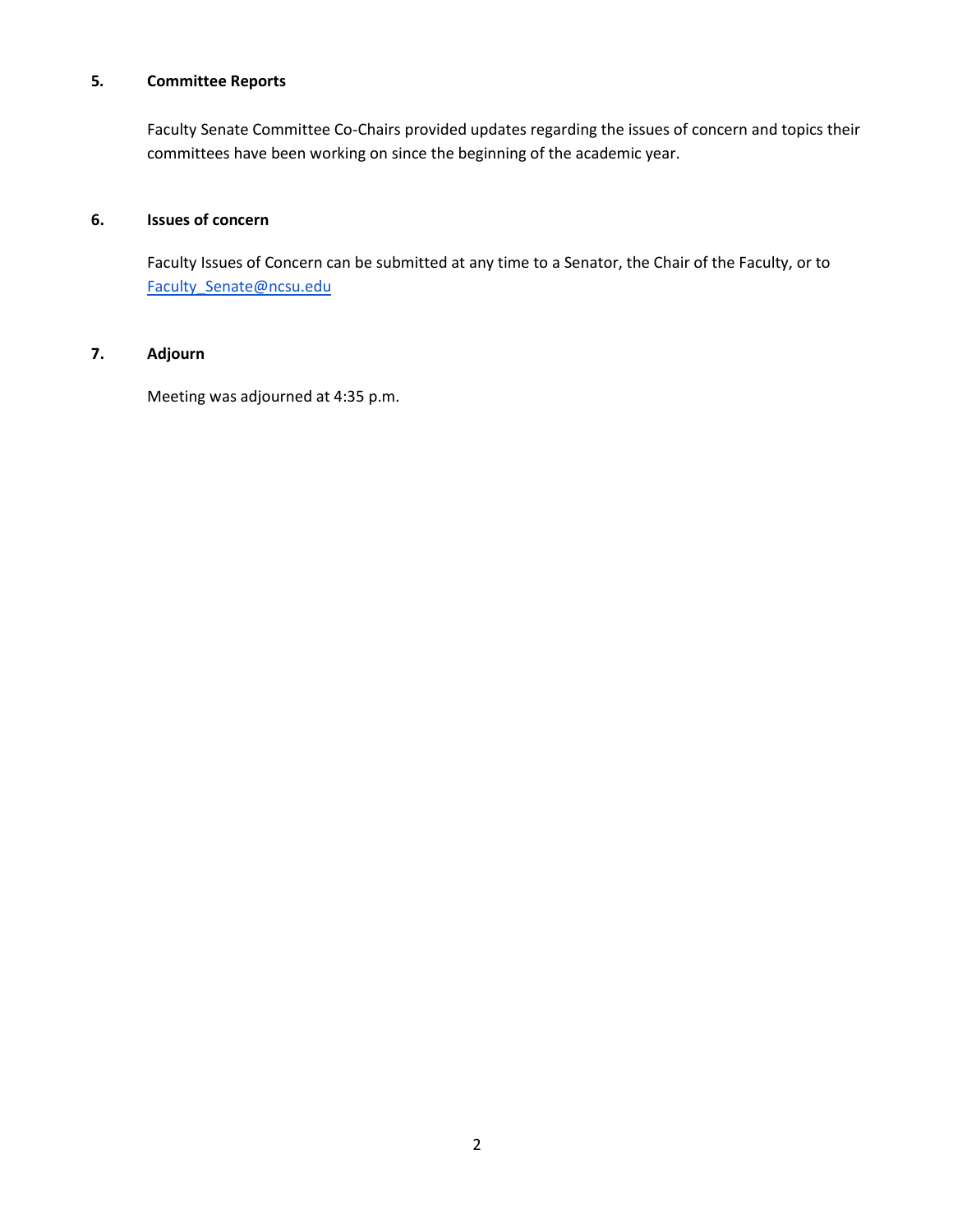# **NORTH CAROLINA STATE UNIVERSITY Minutes of the Faculty Senate January 21, 2020 3:00 p.m.**

### **Regular Meeting No. 9 of the 66th Session Faculty Senate Chambers January 21, 2020**

**Present:** Chair Kellner, Associate Chair Sannes, Parliamentarian Funkhouser; Senators Ashwell, Aspnes, Bernhard, Berry-James, Boyer, Carrier, Carver, Cooke, Darhower, Feducia, Flinchum, Isik, Jordan, Kotek, Little, Lubischer, Lunardi, McGowan, Murty, Nelson, Pinkins, Rever, Thakur, Vincent, Williams

**Excused:** Immediate Past Chair Bird; Senators Havner, Kirby, Kuznetsov,

**Absent**: Senators Barrie, Bass-Freeman, Collins, Jacob, Fitzpatrick, Liu, Monek, Parker

**Guests:** Marc Hoit, Vice Chancellor, OIT; Allison Newhart, Vice Chancellor and General Counsel; Roy Baroff, Faculty/Staff Ombuds; Courtney Thornton, Associate Vice Provost for Academic Personnel and Policy, Office of Faculty Affairs; Coleman Simpson, Student Senate President Pro Tem

### **1. Call to Order**

*Hans Kellner, Chair of the Faculty*

Chair Kellner called the ninth meeting of the sixty-sixth session of the NC State Faculty Senate to order at 3:00 p.m.

### **2. Introduction of Guests and Announcements** *Hans Kellner, Chair of the Faculty*

 *See the back of the agenda each week for committee activity and announcements.*

### **3***.* **Announcements:**

- 1. Chair Kellner provided an update regarding the status of the Faculty Senate group picture, which will be rescheduled soon.
- 2. The Faculty Senate elections are coming up in a couple of months. In order to plan, please indicate your status regarding your interest to run again, if eligible, or not. Let the Faculty Senate office know as soon as possible.
- 3. NC State has been named by the *Chronicle of Higher Education* as the 16th best University in the country in the hiring of tenure track faculty.
- 4. If you are interested in attending a graduate student mental health symposium on March 27, 2020 in Hunt Library, please let Chair Kellner know and he will provide additional information.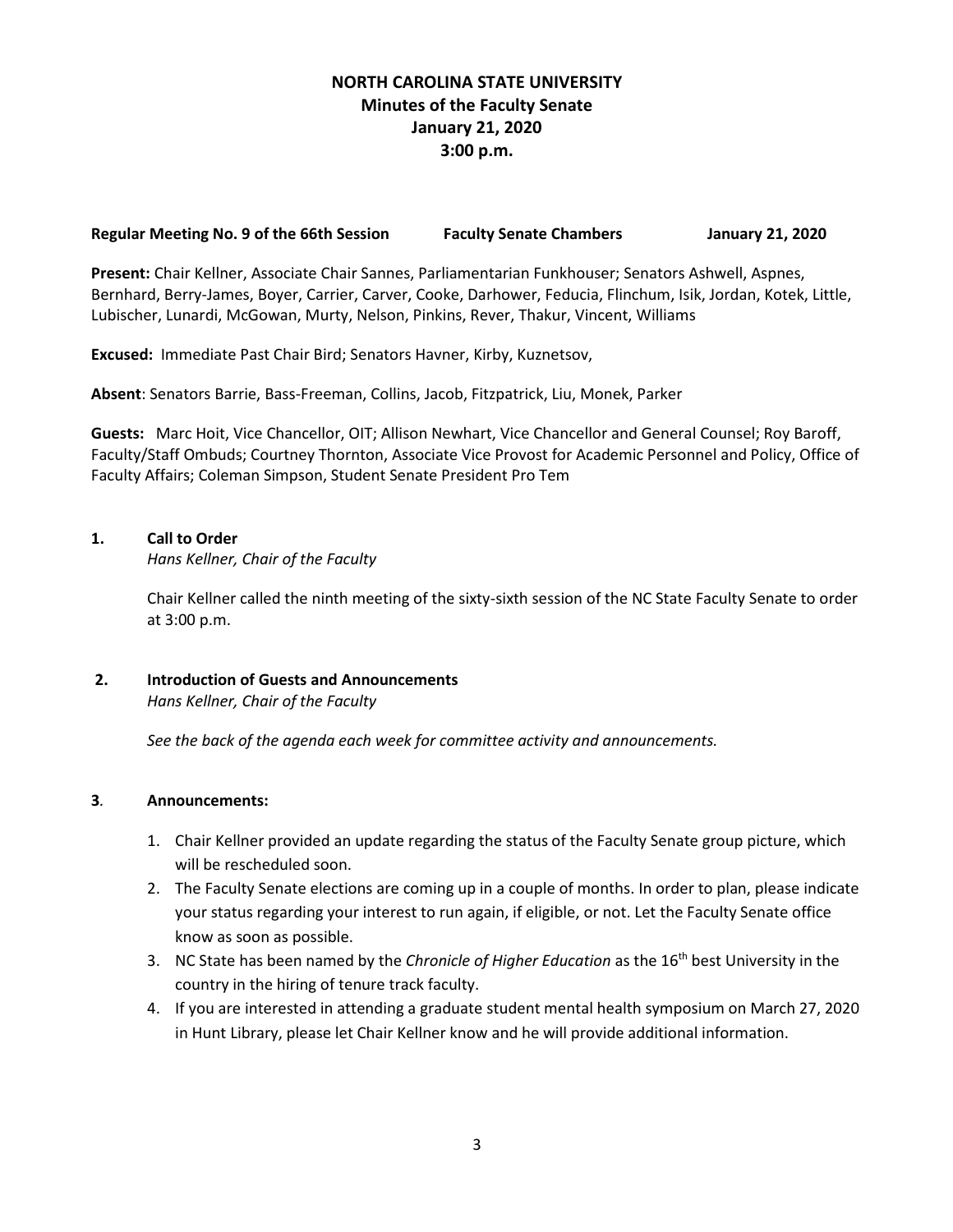### **4. Approval of the Minutes, Regular Meeting No. 8 of the 66th Session, January 7, 2020** *Phil Sannes, Associate Chair of the Faculty*

Associate Chair of the Faculty, Phil Sannes, called for a motion to approve the minutes for the eighth meeting of the 66th session of the NC State Faculty Senate. A motion and second were made and the minutes were unanimously approved, with noted grammatical corrections.

## **5. Provost's Remarks and Q/A**

*Warwick Arden, Executive Vice Chancellor and Provost* 

Provost Arden brought announcements from his office regarding the University Standing Committee Online Preference Survey. It will be open from January 13 through February 3 and the announcement will be sent out via email from the Provost's office. He encouraged the Senators to participate in the survey and to also encourage their colleagues to do so as well.

Provost Arden stated that just before Christmas, the nine task forces were announced for the next step in the strategic planning process. He added that they have notified those who will be populating those task forces, and stated that there will be opportunity to provide input widely across campus.

Provost Arden spoke about the status of the state budget and the many challenges that the current situation will have on the University. "Not sure where we go from here. There is some talk of breaking out small parts of the budget and trying to get some mini-budgets through. I think the problem is, quite frankly, irrespective of where you come down politically, each side thinks they're winning and thinks it's something they can blame the other side for and use in the upcoming November elections. So I have no clue how it's all going to play out; I just know it is creating significant challenges for us on campus this year. If we were to go into another year without a budget, that would be significant."

He added, regarding what this means for NC State, "For us, it means that we are continuing on last year's budget without adjustments. But adjustments included capital funds for buildings, R&R, operations and maintenance, enrollment funding, and pay raise funding. So it is significant. We will be keeping a very close eye on that and I will try to keep you updated to the best of my ability."

Provost Arden concluded, "Regarding SACS reporting, we are coming up on our five-year review, and getting very close. Last week, all of the site visit data was submitted to SACS, and it was hundreds of pages. The site visits will be occurring on February 10<sup>th</sup>." He added, "During the five-year reviews, unlike the ten-year review, they only visit off-campus sites. There will be some on-campus meetings; they will be meeting with me, and the Chancellor if he is in town, and one or two others. But mostly they're visiting off-campus sites. The sites they have chosen are all College of Education sites. The final report is due to SACS in March." He added that he feels the University is in good shape.

### **Questions**

*Senator Berry-James:* Do you know if SACS will post any issues of concern about the University?

Provost Arden responded that he does not know. He referred Senator Berry-James to Duane Larick for an answer to that question.

*Senator Carrier:* Am I to understand that all of the task force members have been chosen?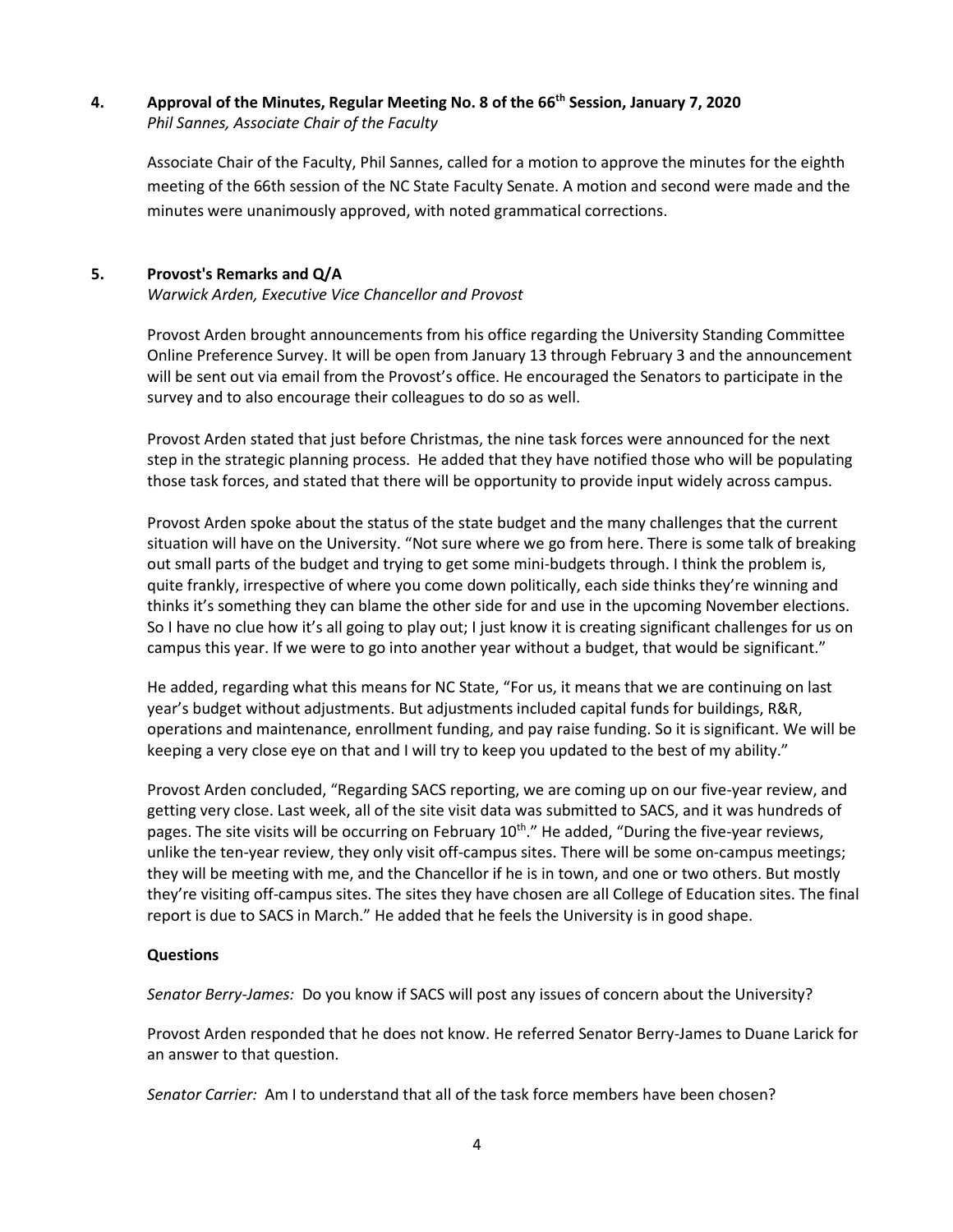Provost Arden responded yes. He added that he is pleased that this time there is a great level of enthusiasm around volunteering for the task forces. Some of the task forces are getting into the mid-20's in numbers, so it may be a challenge to manage those larger groups. He stated that there will be multiple ways of giving input; first, through the task forces by coming to any open panels that we have, online, etc. He added that their goal is to be very inclusive in this process. "I am asking for the task force reports by May, which will still give the task forces six months. They will be meeting every two weeks. The reason I'd like them before the summer is that we are going to take the summer to consolidate those nine task force reports into a concise overarching document. I am hopeful we can get the next strategic plan to the Board of Trustees by September or not too far into the next academic year."

#### *5.* **Committee Reports**

- **a.** Governance-Communication-Recruitment Committee*(Natalie Cooke, Barbara Kirby, Co-Chairs)*
- **b.** Academic Policy Committee *(Rajade Berry-James, Paul Williams, Co-Chairs )*
- **c.** Personnel Policy Committee *(Jennifer Kuzma, Matt Rever, Co-Chairs )*
- **d.** Resources and Environment Committee *(Jeremiah Feducia, Jane Lubischer, Co-Chairs )*

#### **Report - Governance-Communication-Recruitment Committee**

*Natalie Cooke, Co-Chair*

"The GoCore Committee is the newest Faculty Senate committee. We have been working hard to meet our new committee goals, one of which is to be able to create a new strategic communications plan so that we can help with recruitment, moving forward."

"We spent the majority of last semester looking at what has been done in the past, looking at our website, hearing from various speakers. We reached out to Staff Senate and heard from their Communications Committee; we heard from Joni about the history of what's been done in communications for Faculty Senate; we looked at different websites from peer institutions and saw what are the best practices associated with that; we pitched the idea of getting some help from University Communications and received a report, which does not fit within our very limited budget. So we had to get a little creative. Senator Pinkins suggested we use one of our greatest resources on campus, which is our student practicum courses. We are partnering with a communications graduate team and an undergraduate business and marketing team to look at creating a strategic communications plan and marketing plan."

"As we look forward, we have a statement of work for each of those student practicum groups. They will be meeting with us on a regular basis throughout the semester. We have a great group of students who have a great set of skills. We are excited to see what they are going to accomplish. Their first task will be meeting with Chair Kellner and Joni to hear about the history of Faculty Senate; they will be doing a needs assessment with our committee on February 11; they will be doing a focus group during that time and you will likely be getting a survey from them to hear what your perspectives are about what needs to be communicated and how that needs to be communicated. They will be looking for some creative solutions to make that happen. Then they will be creating that product, whatever that may be, from that point forward that will be a set of recommendations that we will be able to implement in the future with the hope that those student practicum groups will be able to continue that work in a future semester in order to implement those recommendations."

"We also have the election coming up, so we will be working on that. We have also been asked to endorse the faculty engagement survey, so we are looking at what that endorsement might look like."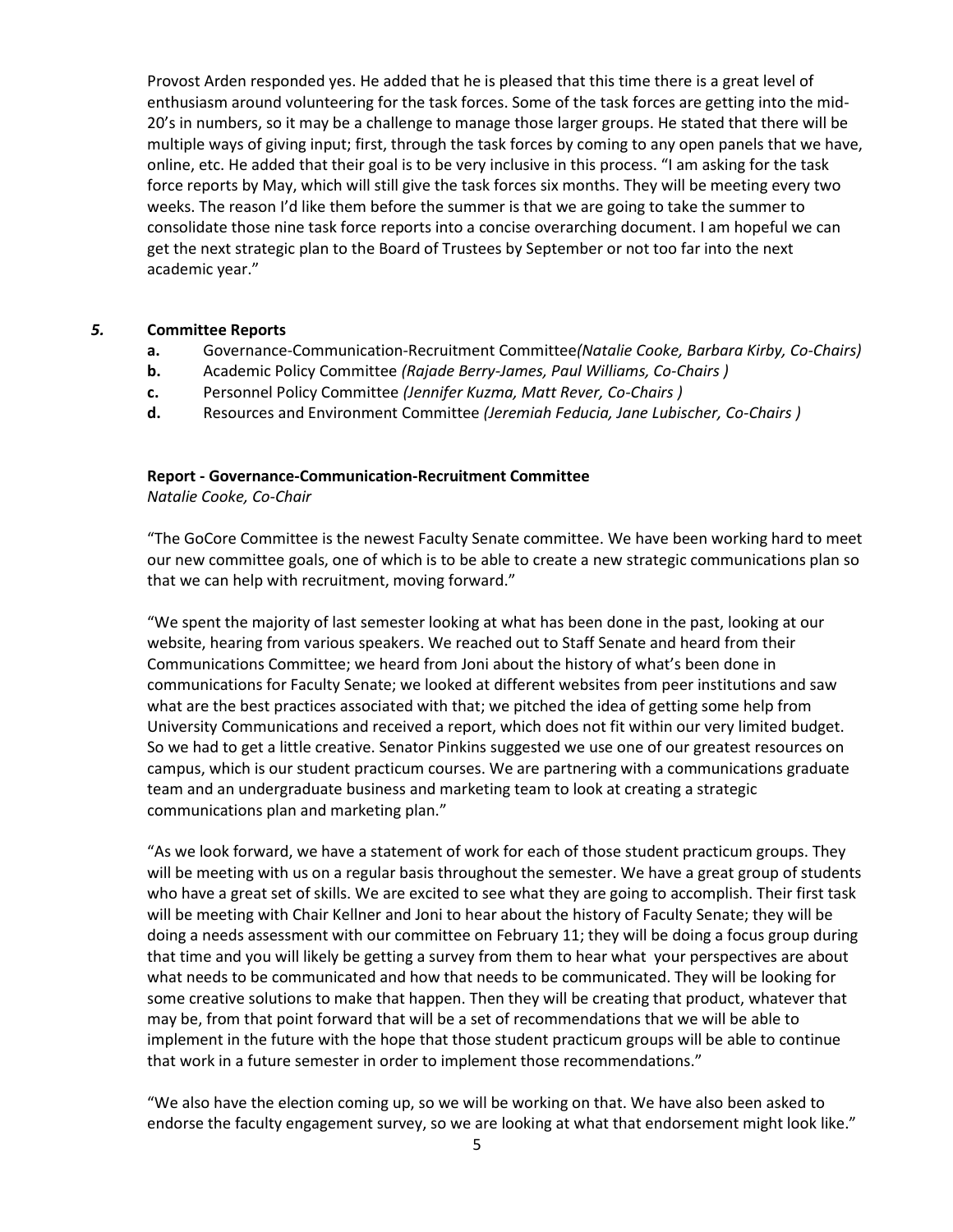#### **Report – Academic Policy Committee**

*Rajade Berry-James and Paul Williams, Co-Chairs*

"At our last meeting, we went over all of the issues of concern that we have discussed. Our minutes are available on the Faculty Senate website for you to consider."

"In summary, we are offering suggestions and/or recommendations for the Faculty Senate to consider. In our first meeting in September, we were assigned two issues; resource allocation and student success (GPS advising platform). The issue around resource allocation dealt with budgets around the athletic department. We talked about how the athletic program has grown over the years and we looked at the growth of the program in relation to the size of faculty and related expenses. Representatives from Athletics attended one of the September meetings."

"There is a common misconception that, somehow, resources pass between the barriers between athletics and academics; and that is not true. The athletic department is a separate, self-financing, selfsupporting entity. The athletic budget has grown from about \$34 million ten years ago to about \$74 million now, but that is largely due to the success of the athletic program, the ACC network, and more revenue generated. If anything, there is more money that goes from athletics to academics than the other way around. This has been a misunderstanding as to how the budgeting works. The committee summarized that there is no further discussion needed regarding this issue."

"We had a significant discussion about the student success GPS advising platform. This platform can be different, whether you're in an undergraduate or graduate program. We made a suggestion that recognizing that best practices may differ by different colleges and majors at the University, as well as in some departments. We learned that the faculty advisement system is pretty thorough and intense. In other departments, they rely on the GPS advising platform for student success. Among those faculty that rely and/or use that system, the committee is suggesting that those faculty be informed on what is considered to be a best practice. Best practice is utilizing the "Notes" section during the advisement process. When you do so, it helps all people connected to student success to understand the decisions that have been made in regard to a particular student."

"The issue that was presented as an issue of concern was the app that students could use to schedule their advising sessions. Faculty were concerned that they don't know how to use it and they're being forced to use it. We had someone explain to us that however you schedule your advisees, you can continue to do it that way; there is no requirement that any faculty member use this system, other than using the "Notes" feature on the platform so that any advice that a student gets goes into this "database," so they can share the information about what the student was told. That is the only issue that they're concerned about. The platform is really tailored for professional advisors, which many colleges do."

"The professional advisors fully utilize the features of this platform, but many colleges and departments do not; they do it another way. That is perfectly fine; whatever works for you. So the issue was, "Do I have to use it," and the answer is "no." But they suggest and hope that people would use the "Notes" feature of the platform. So this issue, we feel, has been resolved."

"The next issue was around the PhD Spring admissions. A faculty member submitted an issue of concern regarding constraints on faculty who received grants but were unable to admit students during the Spring semester. One of the recommendations that we made as a committee may be a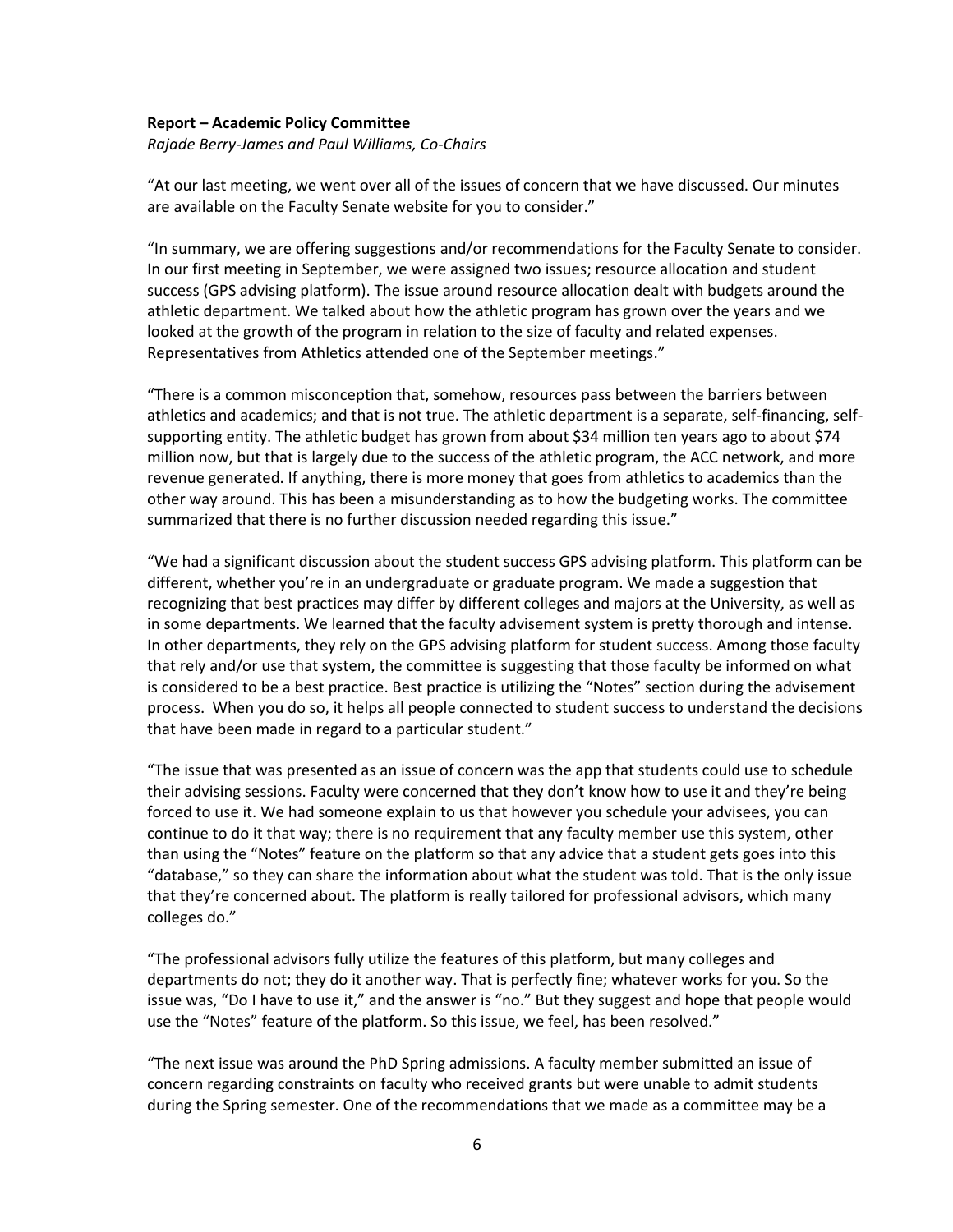recommendation to implement some type of policy that advises the way in which the directors of graduate programs work with the graduate schools so that admissions are flexible in those departments that will allow Spring admission for new students. There may be some rules that there are decisions that are being made that negatively impact the ability of the faculty member to accept the grant. This warrants further discussion at the Faculty Senate level, as well as some support from you to ensure that faculty are able to continue to seek grants and admit students mid-year if necessary."

The committee also discussed the self-selected gender identity and general pronouns, as was assigned to our committee. We reviewed a request from the University registrar to ask us to discuss a project that would allow students to self-select preferred gender identity and pronouns in My Pack Portal and subsequently display preferred pronouns to the faculty advisors and administrators through the class roster and advising center in My Pack. At the committee level, we recommend that the Faculty Senate, by way of a resolution, discuss whether or not to support the implementation of the Registration and Records project. Our committee definitely supports that and in order to move it forward, we need a motion from the full Faculty Senate." *(After discussion, this issue was tabled due to comments indicating the policy has already been adopted campus-wide. An email was sent out on January 7, 2020 and was referenced in the discussion. Further research will be done regarding this issue and will be discussed in the February 4th Faculty Senate meeting).*

#### **Other issues currently discussing:**

- a. Graduate student fees and the fact that the fees are due even before the financial aid money arrives. The Provost indicated that he would put in a good word with the appropriate department for a resolution to be explored.
- b. We are falling behind our peer institutions in regard to graduate student support overall. The University needs to remain competitive for these students.
- c. A faculty member raised an issue regarding the arbitrary way that Department Heads make rules surrounding the rewarding of graduate assistantships. What is the power of Department Heads to set policy? There is not much information regarding this situation and needs to be explored.

#### **Report – Personnel Policy Committee**

*Jennifer Kuzma, Matt Rever, Co-Chairs*

"We have done several things in the past semester. We have worked with the Vice Provost, Katharine Stewart, on the progress toward the NTT, which are now Professional Track faculty, and that regulation. We have asked her if we could review the regulation, so we took a look at it and made sure that it incorporated the things that we discussed last year. Dr. Stewart has been very open and collaborative with us in reviewing and making sure the revisions that the Senate intended are incorporated into the Professional Track faculty guidelines. We have been an active part of that. We are satisfied with how things stand at the current time."

"A recurring theme that seemed to be very important to the Senate was the issue of a minimum salary. This is going to happen, but we have been asked to let the Provost introduce this minimum salary concept to the administration who will move the process forward. The Provost is currently going through negotiations with the colleges about who is going to pay for it, who has the resources to help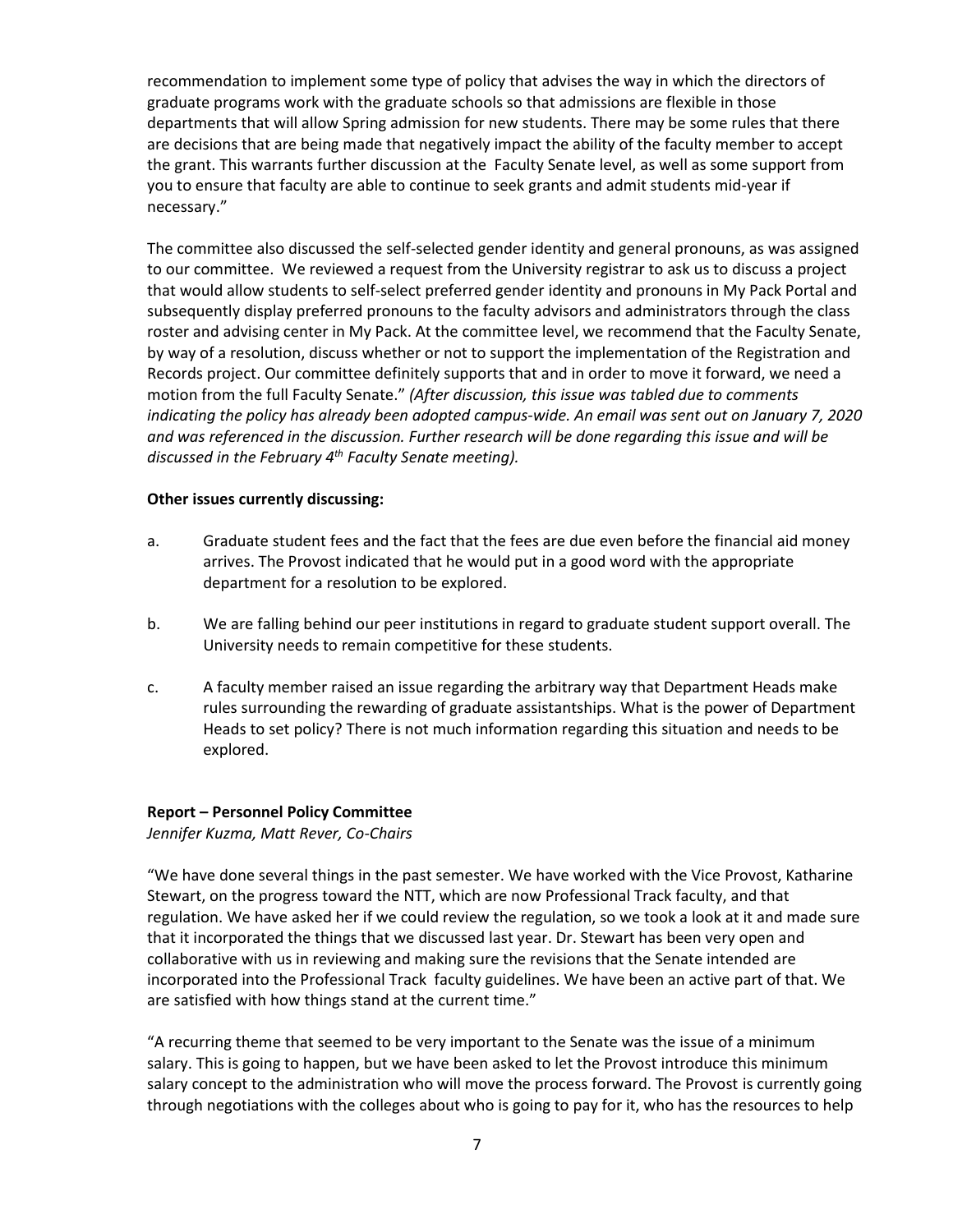pay for it, and whether or not the Provost is going to do more than half of it. If it doesn't happen by May, we will re-address it. We have just decided to allow more time for it to work through the process."

"The Personnel Policy Committee met with Vice Chancellor Marie Williams on January 14 about the health insurance exchange and data. We have not gotten a clear answer about what happens to our health data when it goes into these exchanges. There are special provisions for state employees on the state health plan and we have not gotten clarity on how much of our data is identifiable and how much is non-identifiable and whom it gets shared with. We are still working on that. This is something we should all be concerned about, and at the very least we want to develop some sort of issue brief, just for information and educational purposes. We have found out in our conversations with Marie Williams that we have virtually no control, and they have no control at the NC State level over what kind of health insurance we get. We have also discussed how our health insurance is not all that great at NC State; there are some issues with that, but that's really set by the state health plan and UNC and there's very little we can do with it, except for political action."

"Surprisingly, the data from the faculty and staff survey that was sent out showed that the faculty was, by in-large, satisfied with the level of coverage in the state health plan. One of the reasons that was brought up as to why that might have occurred is lack of awareness of what else is out there. It was mentioned that the majority of the respondents have been at NC State for most, if not all, of their career. So, as Marie Williams pointed out, it's very good for keeping those quality people that NC State employs, but it's also not good because there is no frame of reference to see if the grass is actually greener on the other side. For those of us who have seen the other side, there is a huge difference. The data issue is still very important and we do not have a clear answer on health information exchanges and where our data goes when it goes to the state."

"The committee also met with Marie on the faculty hiring process, because that was a faculty issue of concern that was brought to our attention, that it can be very slow and cumbersome and we often lose good candidates due to this issue. There has been a huge effort working on this issue for the past six months and we met last week and received a document that describes their process for looking at the faculty hiring process very carefully. They have come up with 52 recommendations to improve the process and they are working very diligently on that. We have asked them to provide any updated information as they move into the next steps. They are aware that this is an issue and they are actively working on it at a very deep level. Sheri Schwab provided the committee additional information regarding the waiver process related to the efficiency of hires and what does and does not qualify for the waiver."

"Another issue of concern we are addressing is around diversity, climate and inclusion. We are meeting with Sheri Schwab again on January  $28<sup>th</sup>$  about this topic. In the UNC employment engagement survey, there was a big discrepancy between women and minorities and how they viewed the various categories of belief statements. In some cases, 21% to 34% less favorably than white people or males. So we really want to make sure that this information stays at the forefront of Personnel Policy, that people of color and women are less happy at NC State. We are also meeting with Duane Larick on February  $25<sup>th</sup>$  about University College and the lack of tenure track paths, especially in the music department. The music department is going through accreditation, and they have no tenured faculty, nor tenure track faculty in their department. We want to understand why there's not a tenure track path in University College for Health and Exercise Sciences as well as Music. This doesn't seem to set them up well for accreditation or recruitment of students, and so forth."